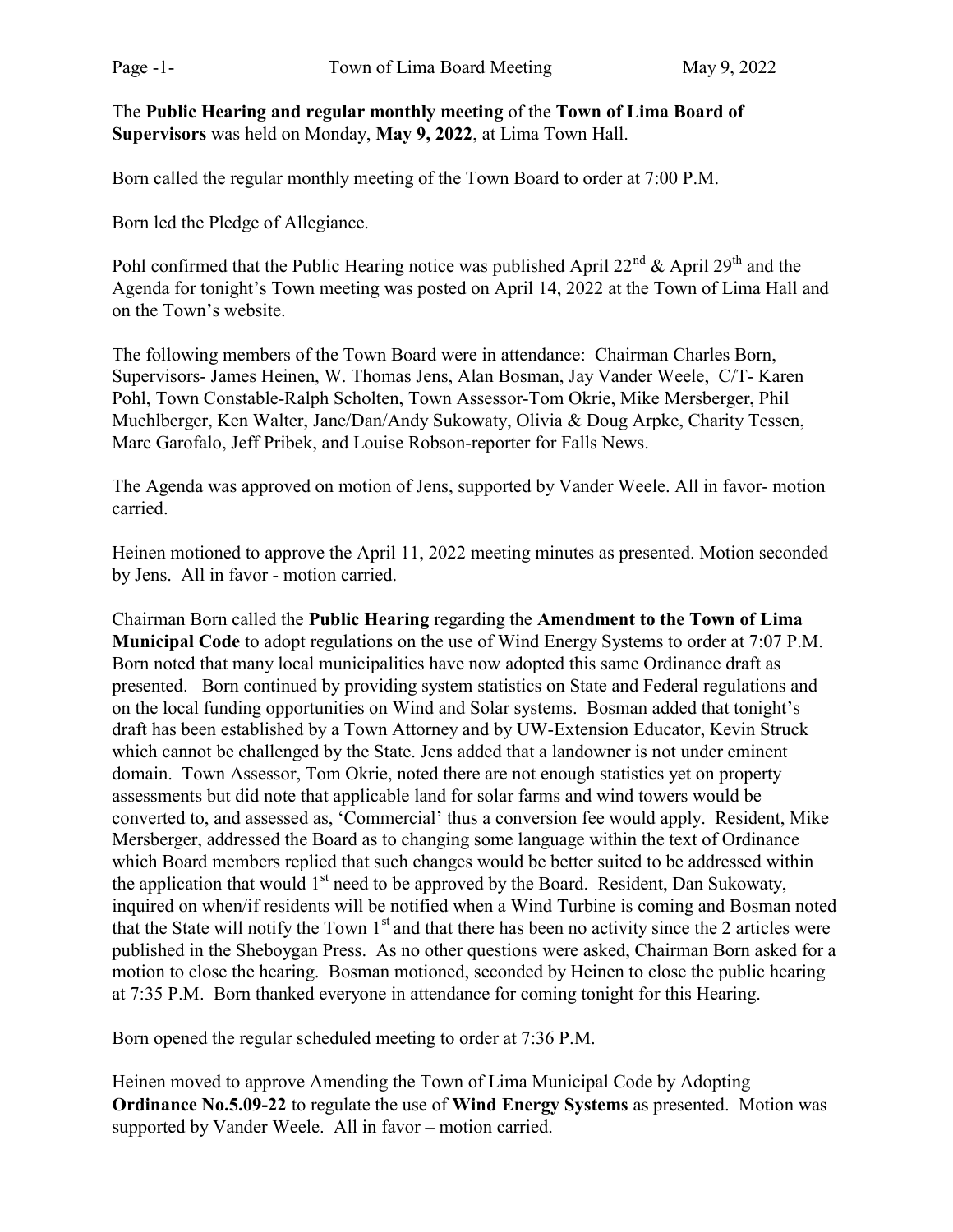Bosman moved to concur with recommendation made by Planning Commission members to approve the petition requested by Jens ETAL to split off and rezone 8.34 acres of parcel #59008096840 at W4089 Cty Rd V from A-1 to A-2 with parcel remnant of 30.73 acres to be rezoned to A-PR. Request for all of 10.0 parcel #59008096850 also to be rezoned to A-PR. Seconded by Heinen. Jens abstained from vote – rest of Board in favor – motion carried.

Born addressed property owner, Marc Garofalo, regarding the safety concern along Cty Rd VN at his recent event at the old County Hospital at Garden Parkway. Garofalo noted he is presently adding a graveled area for parking on the property. Vander Weele inquired about Fire inspections in which Garofalo deferred questioning at this time. Born responded stating that the Town has to offer Fire and Ambulance Protection. Garofalo confirmed that the Company he works with has Liability coverage. Further discussion was had on alternative zoning districts and parking issues which Garofalo may consider. Born thanked Garofalo for coming to discuss.

Public Comment: Jens informed the Board of a resident complaint regarding use of outdoor burning stove by neighbor. Board discussed having no Ordinance on use of such stoves but noted that placement is to be no less than 150 feet from property line. Jens also discussed issue of residential Fire # sign placement stating a resident called requesting authorization to move. Heinen responded with reasoning for current State placement and that it is not recommended to alter. Louise Robson informed that Board that she will be in attendance at Board meetings to take minutes as a Reporter for the Falls News.

Communications: Born informed the Board that CUP petitioner, Dogs2DogTags, Inc. purchased the Hahn property and currently is using the property to start training dogs but no kenneling.

Born received and opened 2 Bids submitted for the re-roofing project at the Town of Lima Hall: Irish Roofing Co. and Luecke Roofing & Siding LLC. After brief discussion and comparison, Vander Weele motioned to approve the Irish Roofing -Diamond package w/warranties (Hail resistance, High wind, 15yr full replacement, 40yr limited) at \$30,600. Motion seconded by Jens. All in favor – motion carried.

Born commented on resumed use of the Town Hall for meetings held by the Lima Lites 4-H and Davilla Youth group. Board agreed to same terms as previously – no monthly rental charge for the 4-H group and reduced fee of \$25 per meeting charge for the Youth group. Heinen moved to approve these terms again this year, seconded by Vander Weele. All in favor – motion carried.

Town Road updates/concerns: Born informed that gravel is coming on 5 Corner project and that the intersection will be done before County moves on to Stoney Creek. County proposed digging a channel to solve the drainage problem at Stoney Creek which the Board agreed. Born noted chip seal projects on Sumac with Town of Falls to be billed there portion of Scott Construction \$35,000 est. cost. Born added that patching is needed on Miley Road East and next year's project is Horace Mann.

Fire Department updates/concerns: Vander Weele commented that the Fire Partners meeting was cancelled.